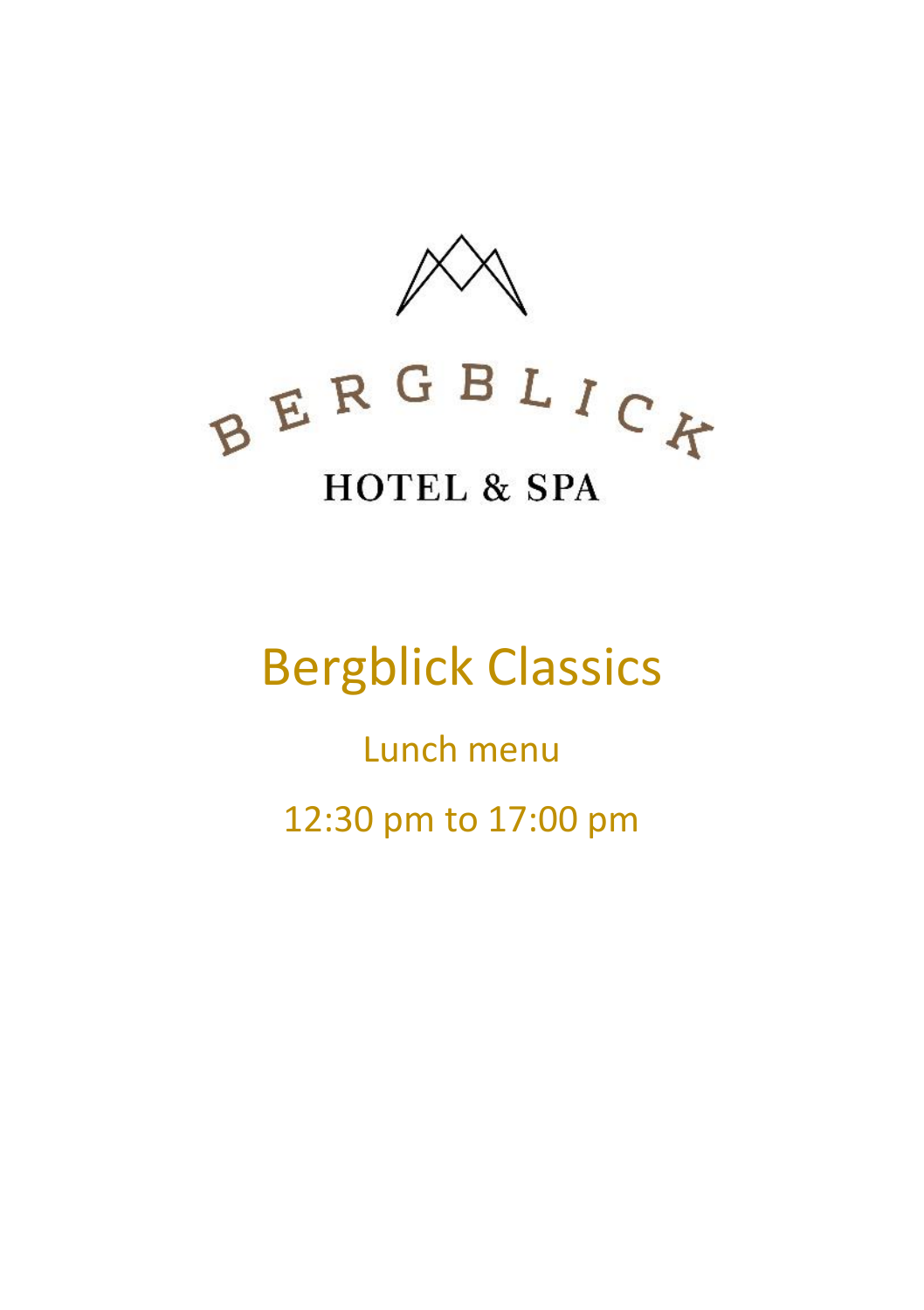

**Appetizers**

| Caesar salad<br>mini lettuce   croûtons   crispy bacon<br>(A C G)       | 8,90  |
|-------------------------------------------------------------------------|-------|
| with corn chicken breast                                                | 13,90 |
| <b>Small Salad</b>                                                      | 4,70  |
| Tarte "Elsas style"<br>with mountain cheese   spring onion   sour cream | 12,90 |
| with bacon                                                              | 13,90 |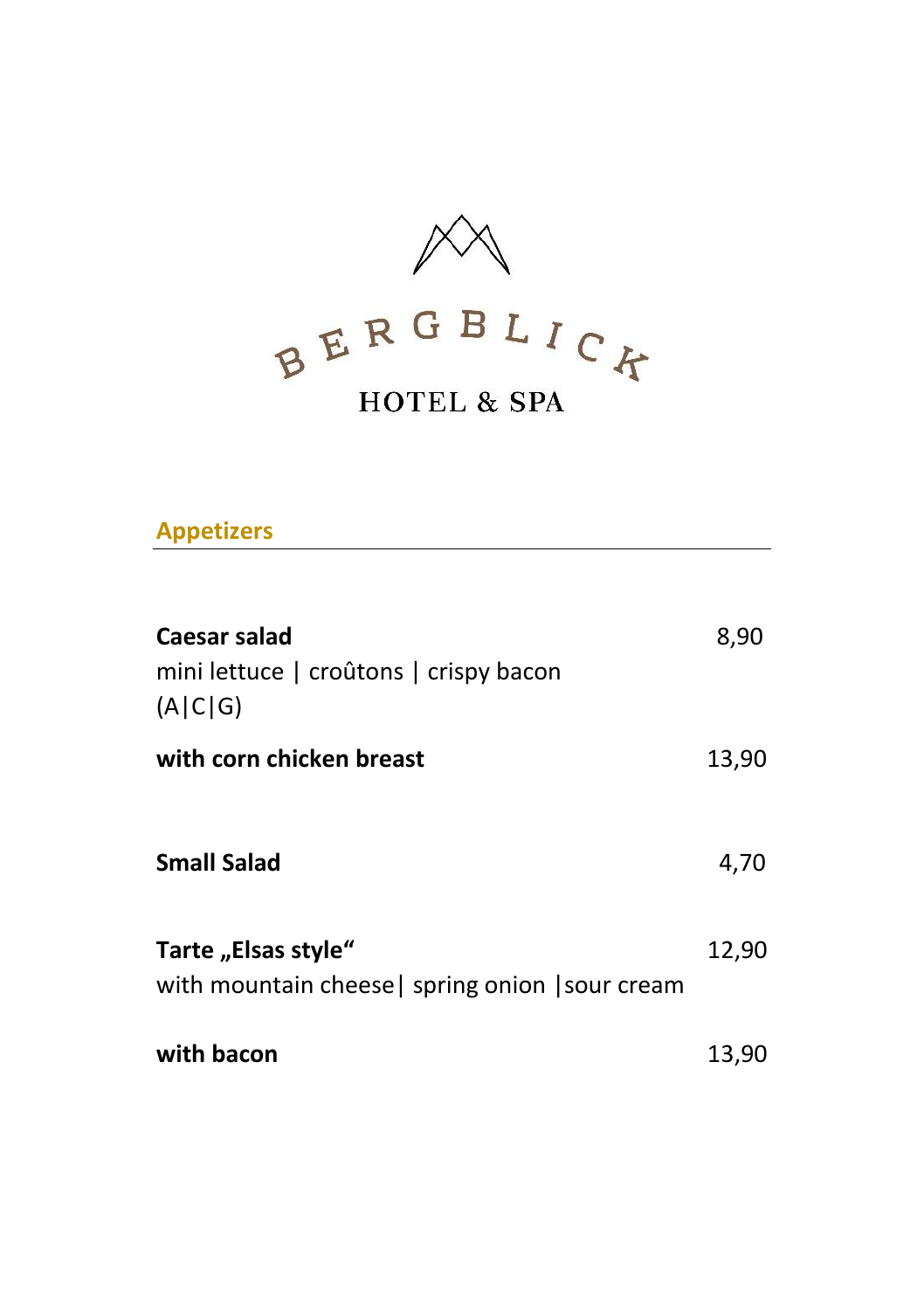#### **Soups**

| Barley soup based on Toni's legacy<br>$barley$   pork   spring onion<br>(L/G) | 6.90 |
|-------------------------------------------------------------------------------|------|
| Beef consommé<br>fried pancake stripes   chives<br>(A/C/L/M)                  | 6.90 |

### **Warm appetizer**

| Home-made pasta dumplings,<br>"Schlutzkrapfen" with cheese | 12,00 |
|------------------------------------------------------------|-------|
| brown butter   mountain cheese   chives<br>(A/C/G)         |       |

| Tirol Cheese "Spätzle"           | 12,50 |
|----------------------------------|-------|
| mountain cheese   Onions   herbs |       |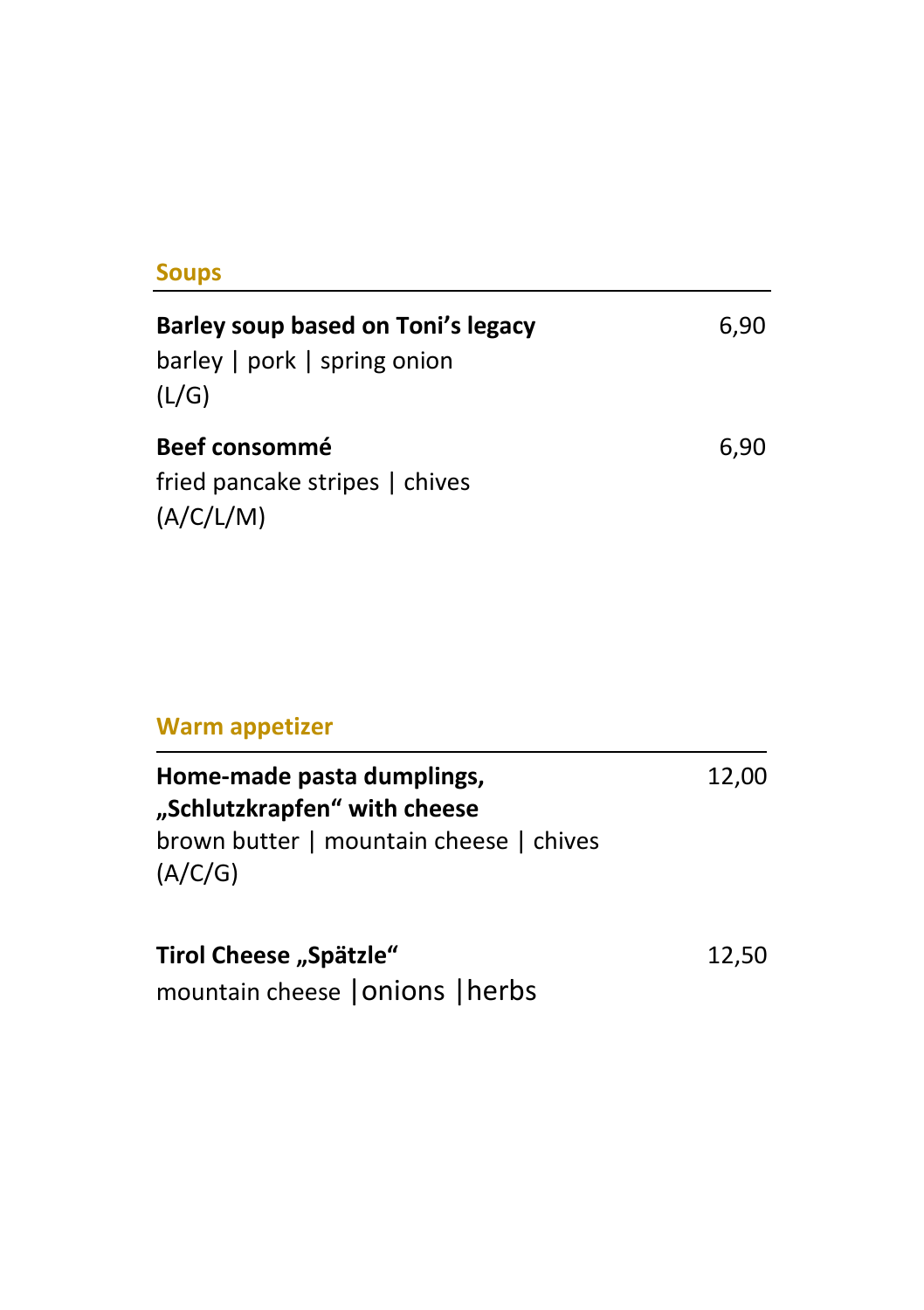#### **Main Course**

## **Game stew** 18,50 vegetables | home-made Spätzle (A/C/G/L/M/O) **Native Mountain lake char** 21,00 **roasted on its skin** boiled potatoes | sauted baby spinach | lemonbuttersauce (D/G/M/O/R)

**Original "Wiener Schnitzel"** 21,00 **(breaded veal cutlet)** cranberry jam | lemon | potato salad (A/C)

| <b>Tirol Sirloin Steak</b>        | 23,50 |
|-----------------------------------|-------|
| With onions   home-made "Spätzle" |       |
| (a c d g)                         |       |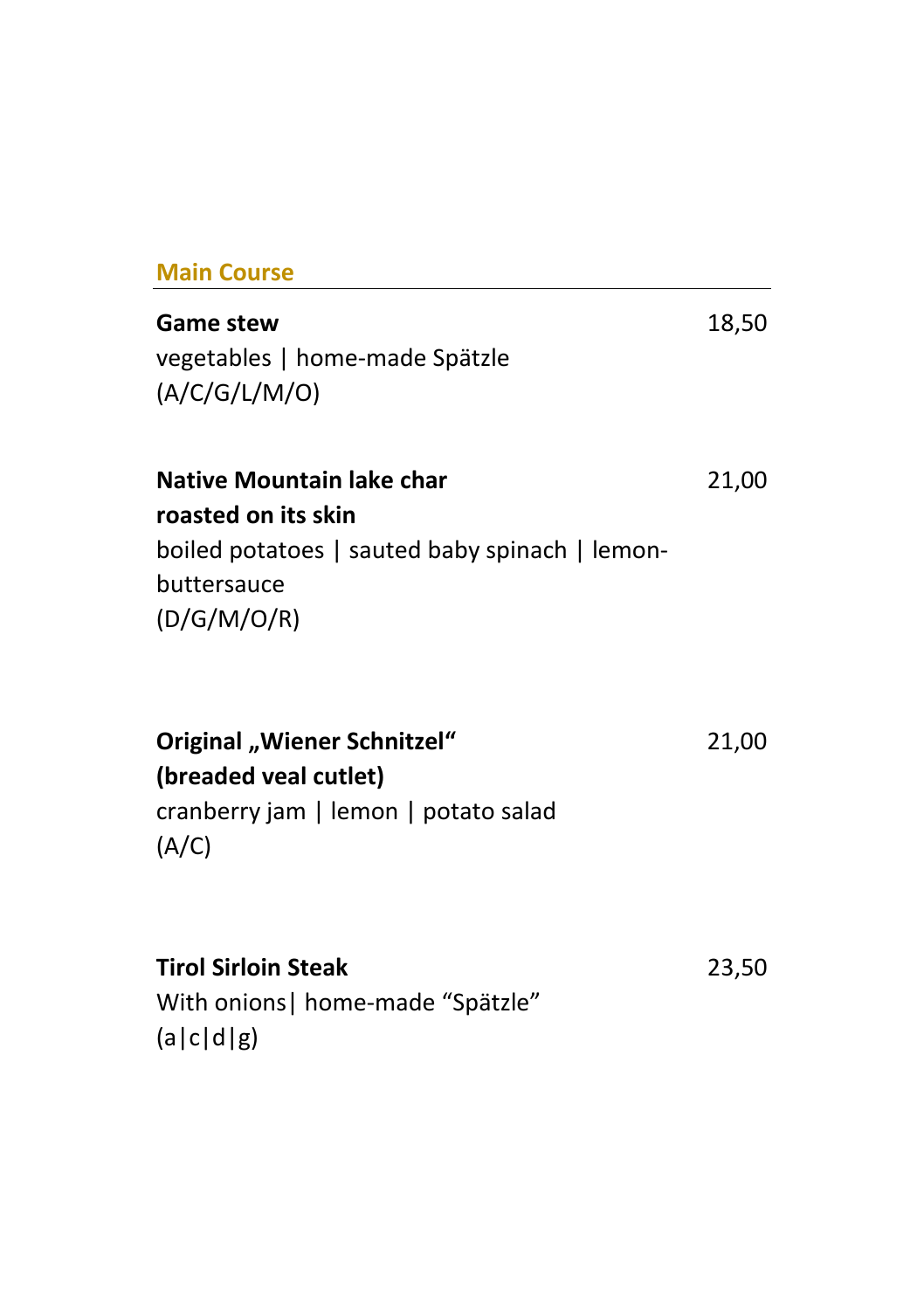#### **Desserts**

| Home-made "Kaiserschmarrn"<br>pulm vanilla ice-cream                       | 14,50 |
|----------------------------------------------------------------------------|-------|
| Apple strudel<br>vanilla sauce   ice cream with rum raisins<br>(A/C/E/G/O) | 7,90  |
| Home-made cake<br>(a c h g o)                                              | 3,50  |
| <b>Home-made Tarts</b><br>(a c h g o)                                      | 4,50  |